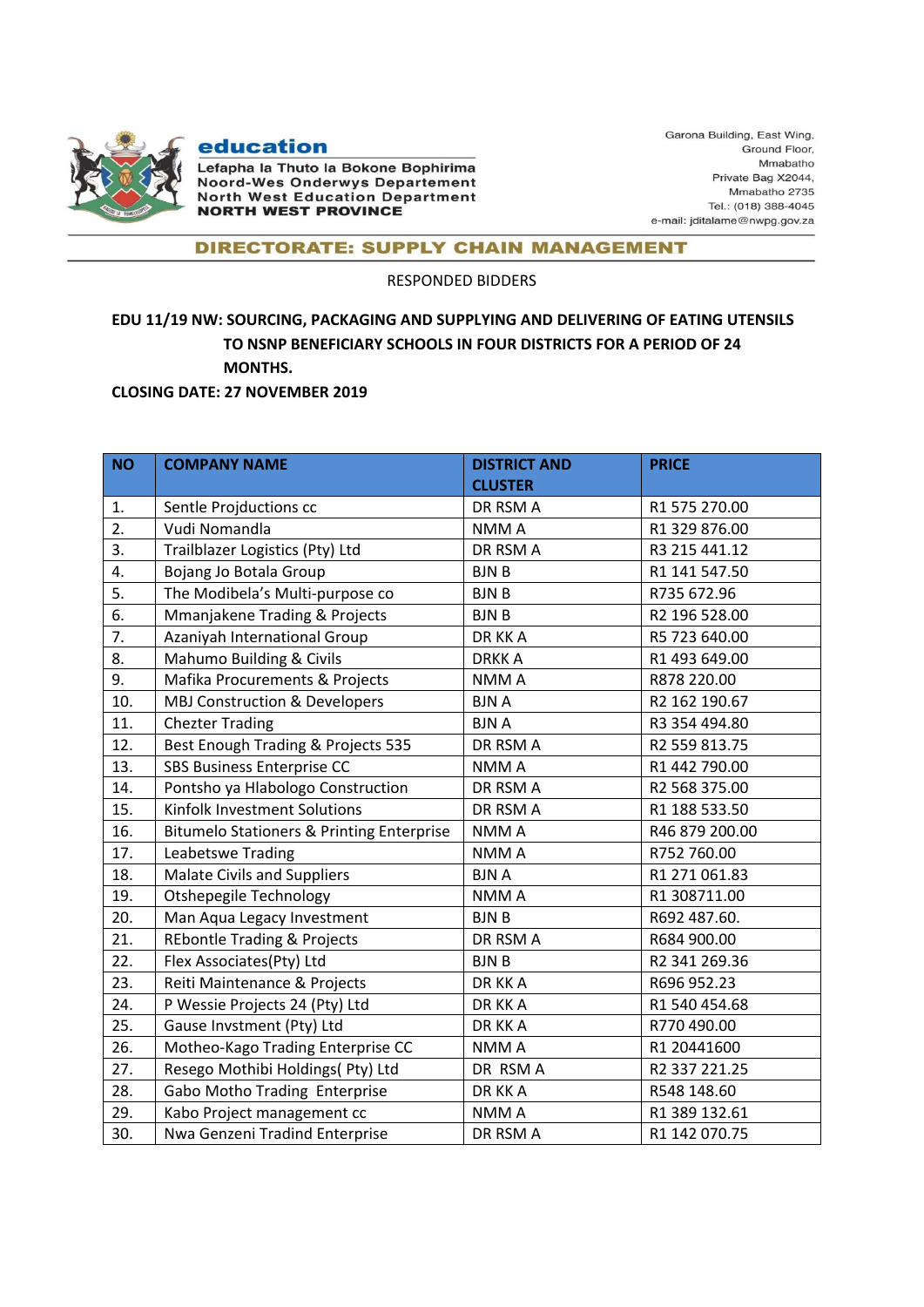| <b>NO</b> | <b>COMPANY NAME</b>                      | <b>DISTRICT AND</b> | <b>PRICE</b>  |
|-----------|------------------------------------------|---------------------|---------------|
|           |                                          | <b>CLUSTER</b>      |               |
| 31.       | <b>Malebeko Distributors</b>             | NMM <sub>B</sub>    | R2 975 197.20 |
| 32.       | Mahlodipula Enterprise                   | DR RSM              | R1 969 087.50 |
| 33.       | Tshikalati Invesment cc                  | <b>NMM</b>          | R1 562 640.00 |
| 34.       | Gracejoseph Logistics                    | DR RSM              | R3 445 047.00 |
| 35.       | <b>Blink Africa Group</b>                | <b>BJNB</b>         | R1 081 872.00 |
| 36.       | Makhanana Trading cc                     | <b>BJNA</b>         | R1 057 395.10 |
| 37.       | <b>New Start General</b>                 | DR KK A             | R759 483.00   |
| 38.       | <b>Bakoena Construction</b>              | DR KK A             | R2 460 388.23 |
| 39.       | D Molefi Logistics cc                    | DR RSM              | R2 007 681.61 |
| 40.       | Khuwait Group (Pty) Ltd                  | DR KK A             | R709 291.08   |
| 41.       | <b>Tlalebo Trading Enterprise</b>        | DR KK               | R536 921.41   |
| 42.       | Kushanga ka Matsatsi Trading & Projects  |                     |               |
| 43.       | Thibologang Business & Projects          | <b>BJNB</b>         | R1 281 854.40 |
| 44.       | Trevarstone Trading & projects           | <b>BJNA</b>         | R2 171 861.00 |
| 45.       | <b>Gofaone Developers &amp; Projects</b> | <b>BJNA</b>         | R1 269 655.20 |
| 46.       | All Rouner Consolidated                  | DR RSM              | R159 292.00   |
| 47.       | Boshelo Technology Suppliers & projects  | NMM <sub>B</sub>    | R430 086.40   |
| 48.       | KP Travel Agency (Pty) Ltd               | <b>NMMB</b>         | R1 662 610.20 |
| 49.       | Shekaola (Pty) Ltd                       | DR KK A             | R882 772.41   |
| 50.       | ML &T Trading & Projects (Pty) Ltd       | <b>DRKKA</b>        | R1 383 271.64 |
| 51.       | Mafoko Sefularo Trading                  | <b>BNJA</b>         | R3 646 190.00 |
| 52.       | Tshebontle (Pty) Ltd                     | <b>BJNA</b>         | R714 653.24   |
| 53.       | Yule Trading & projects                  | <b>BNJA</b>         | R937 070.83   |
| 54.       | Semelala Strech Tents                    | <b>BJNA</b>         | R697 532.00   |
| 55.       | <b>Malome Business Enteprise</b>         | <b>BJNA</b>         | R1 787 827.26 |
| 56.       | Seipati Trading & projects               | DR RSM              | R1 319 288.63 |
| 57.       | Diceyboys Suppliers                      | NMM A               | R476 497.08   |
| 58.       | Belowa Trading (Pry) Ltd                 | DR RSM              | R1 348 824.90 |
| 59.       | Spice Building & General                 | DR RSM              | R1 319 288.62 |
| 60.       | Fine Carpenters (Pty) Ltd                | DR RSM              | R1 438 290.00 |
| 61.       | Dynamic Security & Construction          | DR RSM A            | R2 243 972.11 |
| 62.       | RXD Logistics 9                          | DR RSM A            | R1 457 124.75 |
| 63.       | <b>Trisdor Trading</b>                   | DR RSM A            | R846 707.60   |
| 64.       | Okodi Tradingi                           | <b>BJNB</b>         | R1 342 176.96 |
| 65.       | <b>Alumni Trading 212</b>                | DR KK A             | R1 468 333.80 |
| 66.       | Mo Haven                                 | NMM <sub>B</sub>    | R512 550.00   |
| 67.       | Bondicept                                | NMM <sub>B</sub>    | R635 277.25   |
| 68.       | De and De Trading                        | NMM <sub>B</sub>    | R726 875.90   |
| 69.       | Kutiyimela (Pty)Ltd                      | <b>BJNA</b>         | R1 203 242.70 |
| 70.       | <b>Bonamoiloa Construction</b>           | <b>BJNB</b>         | R1 508 064.00 |